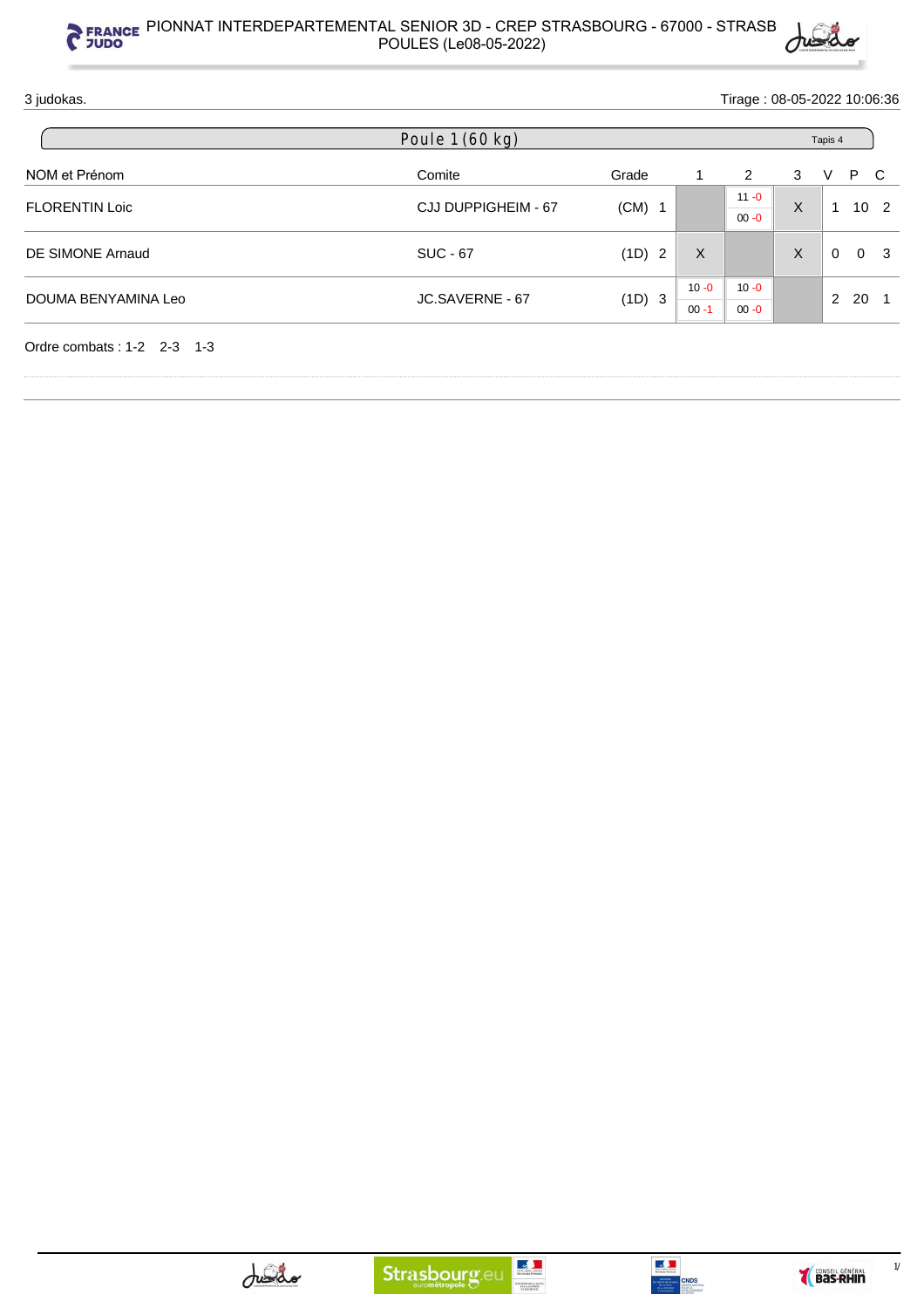|                     | <sup>CV</sup> BAUDRY Simon | $AJBA - 67$                          |                   | HOUILLIEZ G.       |                   |                      |
|---------------------|----------------------------|--------------------------------------|-------------------|--------------------|-------------------|----------------------|
| 2D                  | <b>HOUILLIEZ Gael</b>      | JC.SAVERNE - 67                      | $10 - 0 / 00 - 0$ |                    |                   |                      |
|                     |                            |                                      |                   |                    |                   | <b>GAULT T.</b>      |
|                     |                            |                                      |                   |                    | $10 - 0 / 00 - 0$ |                      |
| $\left( 2D \right)$ | <b>GAULT Terence</b>       | J.C WITTENHEIM - 68                  |                   | <b>GAULT T.</b>    |                   |                      |
| 1D                  | <b>LUX Florian</b>         | J.C.QUATZENHEIM - 67                 | $10 - 0 / 00 - 0$ |                    |                   |                      |
|                     |                            |                                      |                   |                    |                   |                      |
|                     |                            |                                      |                   |                    | <b>GAULT T.</b>   |                      |
|                     |                            |                                      |                   |                    | $10 - 0 / 00 - 1$ |                      |
|                     |                            |                                      |                   |                    |                   |                      |
| 1D                  | <b>BERG Justin</b>         | CTRE JUDO HERRL - 67                 |                   |                    |                   |                      |
|                     | <b>CM HAMBURGER Louis</b>  | JC.SAVERNE - 67                      | $02 - 0 / 00 - 0$ | BERG J.            |                   |                      |
|                     |                            |                                      |                   |                    |                   |                      |
|                     |                            |                                      |                   |                    |                   | <b>BERG J.</b>       |
|                     |                            |                                      |                   |                    | $10 - 0 / 00 - 0$ |                      |
|                     | <b>CM</b> SERTELET David   | JC HAGUENAU - 67                     |                   | ARNOUL T.          |                   |                      |
| 1D                  | <b>ARNOUL Thibault</b>     | SUC - 67                             | $02 - 0 / 00 - 2$ |                    |                   |                      |
|                     |                            |                                      |                   |                    |                   |                      |
|                     |                            |                                      |                   |                    |                   | <b>CLASSEMENT</b>    |
|                     |                            |                                      |                   | 1. GAULT Terence   |                   | J.C WITTENHEIM - 68  |
|                     |                            |                                      |                   | 2. BERG Justin     |                   | CTRE JUDO HERRL - 67 |
|                     |                            |                                      |                   | 3. LUX Florian     |                   | J.C.QUATZENHEIM - 67 |
|                     |                            |                                      |                   | 4. HOUILLIEZ Gael  |                   | JC.SAVERNE - 67      |
|                     |                            |                                      |                   | 5. ARNOUL Thibault |                   | SUC - 67             |
|                     |                            |                                      |                   | 5. HAMBURGER Louis |                   | JC.SAVERNE - 67      |
|                     |                            |                                      |                   | 7. SERTELET David  |                   | JC HAGUENAU - 67     |
|                     |                            |                                      |                   | 7. BAUDRY Simon    |                   | $AJBA - 67$          |
|                     |                            |                                      |                   |                    |                   |                      |
|                     |                            |                                      |                   |                    |                   |                      |
|                     |                            |                                      |                   |                    |                   |                      |
|                     |                            |                                      |                   |                    |                   |                      |
|                     |                            |                                      |                   |                    |                   |                      |
|                     |                            | <b>BAUDRY S.</b>                     |                   |                    |                   |                      |
|                     |                            |                                      |                   | LUX F.             |                   |                      |
|                     |                            | $10 - 0/00 - 0$<br>LUX F.            |                   | LUX F.             |                   |                      |
|                     |                            |                                      |                   | $10 - 0 / 00 - 1$  |                   |                      |
|                     |                            |                                      |                   | ARNOUL T.          |                   |                      |
|                     |                            |                                      |                   |                    |                   |                      |
|                     |                            | HAMBURGER L.                         |                   |                    |                   |                      |
|                     |                            |                                      |                   | HAMBURGER L.       |                   |                      |
|                     |                            | $10 - 0/00 - 0$<br><b>SERTELET D</b> |                   | HOUILLIEZ G.       |                   |                      |
|                     |                            |                                      |                   | $11 - 0 / 00 - 0$  |                   |                      |
|                     |                            |                                      |                   | HOUILLIEZ G.       |                   |                      |



MINISTERE DE LA SANTÉ.<br>DE LA JELNISSE<br>17 des Sports



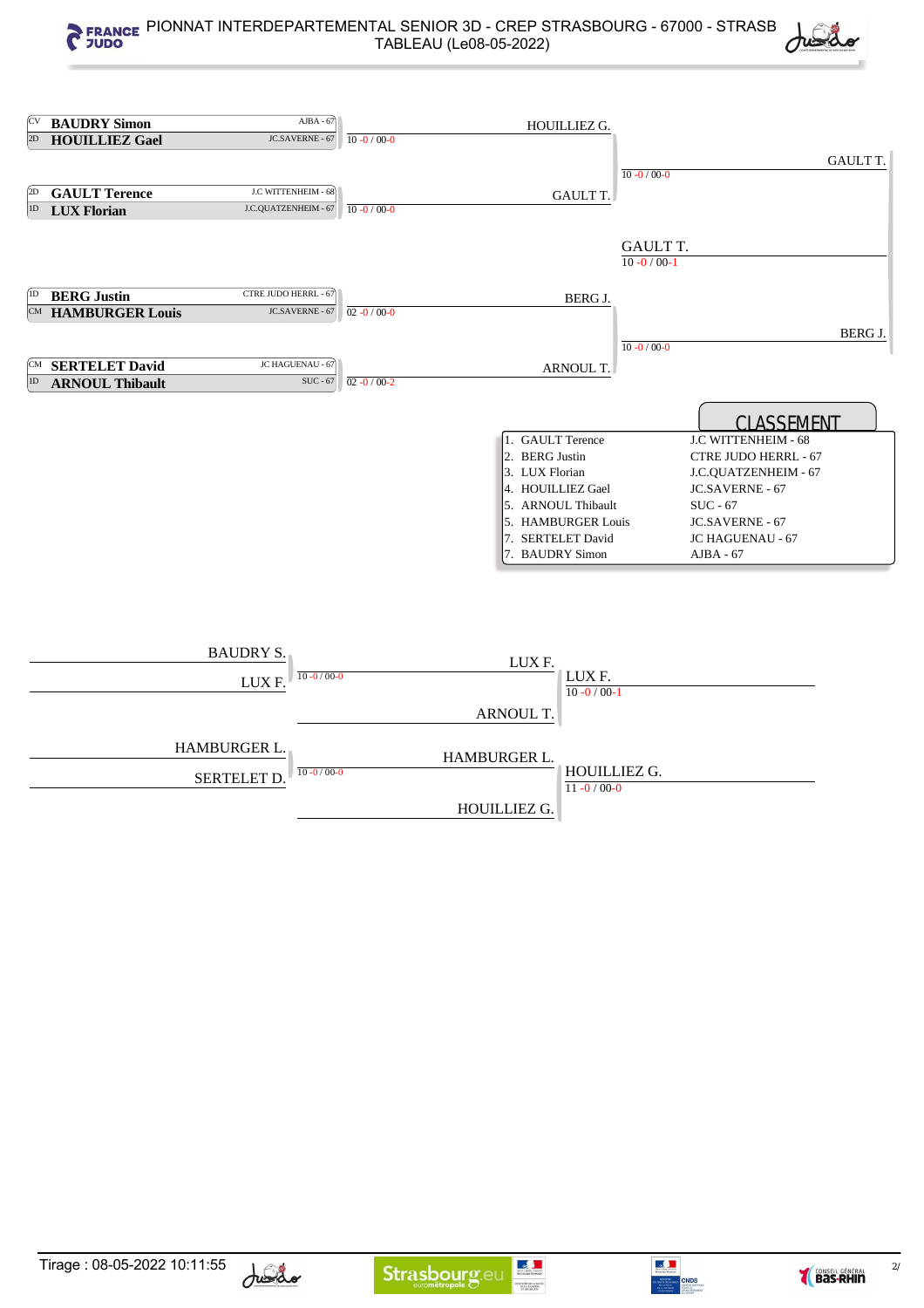| (CV           | <b>GOGOLADZE Guka</b>       | JC LA WANTZENAU - 67 |                   | GOGOLADZE G.            |                   |                             |  |
|---------------|-----------------------------|----------------------|-------------------|-------------------------|-------------------|-----------------------------|--|
| $\mathrm{CV}$ | <b>BOUZEGHTI Abdelkader</b> | AM GEISPOLSHEIM - 67 | $10 - 0 / 00 - 0$ |                         |                   |                             |  |
|               |                             |                      |                   |                         |                   | PHILIPPE I.                 |  |
|               |                             |                      |                   |                         | $02 - 0/00 - 1$   |                             |  |
| (1D)          | <b>PHILIPPE Isidore</b>     | JUDO GUEBWILLER - 68 |                   | PHILIPPE I.             |                   |                             |  |
|               | <b>CM</b> RENGER Bastien    | ASOR JUDO - 67       | $10 - 0 / 00 - 0$ |                         |                   |                             |  |
|               |                             |                      |                   |                         |                   |                             |  |
|               |                             |                      |                   |                         | PHILIPPE I.       |                             |  |
|               |                             |                      |                   |                         | $10 - 0 / 00 - 1$ |                             |  |
|               |                             |                      |                   |                         |                   |                             |  |
| (2D)          | <b>STOLL Jauffrey</b>       | J.C.D HOENHEIM - 67  |                   | STOLL J.                |                   |                             |  |
| 1D            | <b>SENGEL Luc</b>           | AM GEISPOLSHEIM - 67 | $11 - 0/00-2$     |                         |                   |                             |  |
|               |                             |                      |                   |                         |                   |                             |  |
|               |                             |                      |                   |                         | $02 - 0/00 - 0$   | STOLL J.                    |  |
|               |                             |                      |                   |                         |                   |                             |  |
|               |                             | SUC - 67             |                   | HERMAL M.               |                   |                             |  |
|               | <b>CM</b> HERMAL Maxime     |                      |                   |                         |                   |                             |  |
|               |                             |                      |                   |                         |                   |                             |  |
|               |                             |                      |                   |                         |                   | <b>CLASSEMENT</b>           |  |
|               |                             |                      |                   | 1. PHILIPPE Isidore     |                   | <b>JUDO GUEBWILLER - 68</b> |  |
|               |                             |                      |                   | 2. STOLL Jauffrey       |                   | J.C.D HOENHEIM - 67         |  |
|               |                             |                      |                   | 3. RENGER Bastien       |                   | ASOR JUDO - 67              |  |
|               |                             |                      |                   | 4. GOGOLADZE Guka       |                   | <b>JC LA WANTZENAU - 67</b> |  |
|               |                             |                      |                   | 5. SENGEL Luc           |                   | AM GEISPOLSHEIM - 67        |  |
|               |                             |                      |                   | 5. HERMAL Maxime        |                   | $SUC - 67$                  |  |
|               |                             |                      |                   | 7. BOUZEGHTI Abdelkader |                   | AM GEISPOLSHEIM - 67        |  |
|               |                             |                      |                   |                         |                   |                             |  |
|               |                             |                      |                   |                         |                   |                             |  |
|               |                             |                      |                   |                         |                   |                             |  |
|               |                             |                      |                   |                         |                   |                             |  |
|               |                             |                      |                   |                         |                   |                             |  |
|               |                             |                      |                   |                         |                   |                             |  |

| <b>BOUZEGHTI A.</b><br>RENGER B. | <b>RENGER B.</b><br>$10 - 0/00 - 0$ | RENGER B.<br>$02 - 0 / 00 - 0$                                                                  |
|----------------------------------|-------------------------------------|-------------------------------------------------------------------------------------------------|
|                                  | HERMAL M.                           |                                                                                                 |
| SENGEL L.                        |                                     | $\underbrace{\text{SENGEL L.}}_{\text{I GOGO}\underline{\text{LADZE G.}}}$<br>$10 - 0 / 00 - 1$ |
|                                  | <b>GOGOLADZE G.</b>                 |                                                                                                 |





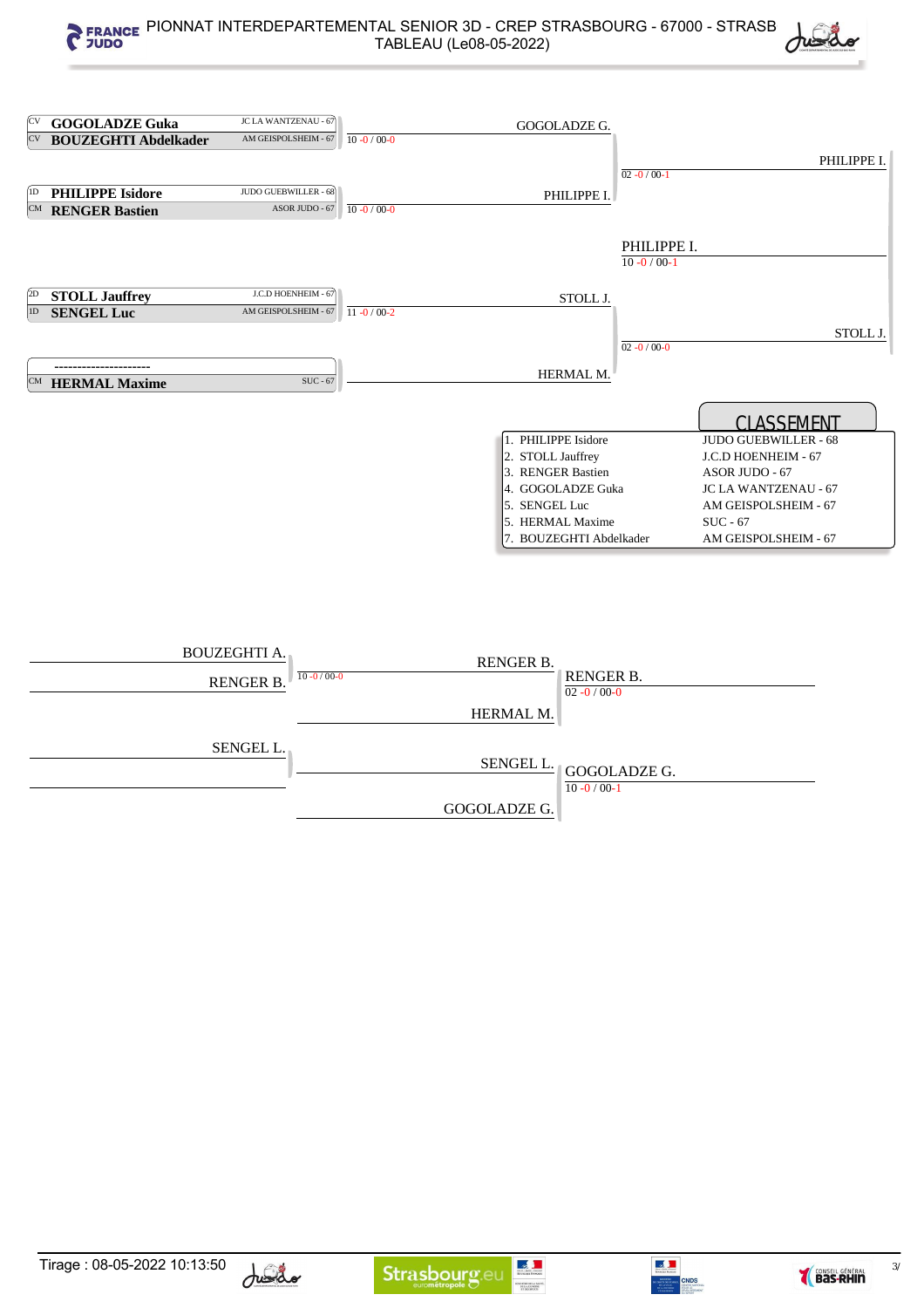|      |                                                         | $AJBA - 67$                                                              |                   |                                                                                                                                                                                  |                                   |                                                                                                                                                                                                    |
|------|---------------------------------------------------------|--------------------------------------------------------------------------|-------------------|----------------------------------------------------------------------------------------------------------------------------------------------------------------------------------|-----------------------------------|----------------------------------------------------------------------------------------------------------------------------------------------------------------------------------------------------|
| 3D   | <b>CM VALENTIN Bruce</b><br><b>FONKNECHTEN Jonathan</b> | $SUC - 67$                                                               | $02 - 0 / 00 - 0$ | FONKNECHTEN J.                                                                                                                                                                   |                                   |                                                                                                                                                                                                    |
|      |                                                         |                                                                          |                   |                                                                                                                                                                                  |                                   |                                                                                                                                                                                                    |
|      |                                                         |                                                                          |                   |                                                                                                                                                                                  | $10 - 0 / 00 - 0$                 | FONKNECHTEN J.                                                                                                                                                                                     |
| (1D) | <b>BRUCKERT Noah</b>                                    | JUDO GUEBWILLER - 68                                                     |                   |                                                                                                                                                                                  |                                   |                                                                                                                                                                                                    |
| 1D   | <b>GUILLERME Alain</b>                                  | CLUB JUDO MUNDO - 67                                                     | $10 - 0 / 00 - 0$ | <b>BRUCKERT N.</b>                                                                                                                                                               |                                   |                                                                                                                                                                                                    |
|      |                                                         |                                                                          |                   |                                                                                                                                                                                  |                                   |                                                                                                                                                                                                    |
|      |                                                         |                                                                          |                   |                                                                                                                                                                                  | FONKNECHTEN J.<br>$10 - 0/00 - 0$ |                                                                                                                                                                                                    |
| (1D) | <b>CONTE Teo</b>                                        | CLUB JUDO MUNDO - 67                                                     |                   | <b>BRIESCH J.</b>                                                                                                                                                                |                                   |                                                                                                                                                                                                    |
| 4D   | <b>BRIESCH Jean-Francois</b>                            | <b>ACS PEUGEOT MUL - 68</b>                                              | $02 - 0 / 00 - 0$ |                                                                                                                                                                                  |                                   |                                                                                                                                                                                                    |
|      |                                                         |                                                                          |                   |                                                                                                                                                                                  |                                   | <b>BRIESCH J.</b>                                                                                                                                                                                  |
|      |                                                         |                                                                          |                   |                                                                                                                                                                                  | $02 - 0 / 00 - 1$                 |                                                                                                                                                                                                    |
| 1D   | <b>BRUCKMANN Florian</b>                                | CLUB JUDO MUNDO - 67                                                     |                   | <b>BERNHEIM P.</b>                                                                                                                                                               |                                   |                                                                                                                                                                                                    |
| 1D   | <b>BERNHEIM Paulin</b>                                  | CJJ PFASTATT - 68                                                        | $10 - 0 / 01 - 0$ |                                                                                                                                                                                  |                                   |                                                                                                                                                                                                    |
|      |                                                         |                                                                          |                   | 1. FONKNECHTEN Jonathan<br>2. BRIESCH Jean-Francois<br>3. BERNHEIM Paulin<br>4. BRUCKERT Noah<br>5. BRUCKMANN Florian<br>5. VALENTIN Bruce<br>7. CONTE Teo<br>7. GUILLERME Alain |                                   | <b>CLASSEMENT</b><br>$SUC - 67$<br>ACS PEUGEOT MUL - 68<br>CJJ PFASTATT - 68<br><b>JUDO GUEBWILLER - 68</b><br>CLUB JUDO MUNDO - 67<br>$AJBA - 67$<br>CLUB JUDO MUNDO - 67<br>CLUB JUDO MUNDO - 67 |
|      |                                                         | <b>VALENTIN B.</b><br>$10 - 1/00 - 1$<br><b>GUILLERME A.</b><br>CONTE T. |                   | VALENTIN B.<br><b>BERNHEIM P.</b><br>$11 - 0/01 - 0$<br><b>BERNHEIM P.</b>                                                                                                       |                                   |                                                                                                                                                                                                    |
|      |                                                         |                                                                          |                   | <b>BRUCKMANN F.</b>                                                                                                                                                              |                                   |                                                                                                                                                                                                    |

10 -0 / 01 -0 BRUCKERT N. BRUCKMANN F.

BRUCKERT N.

 $10 - 0 / 00 - 0$ 



**ENSTRUMER ASSETS** 



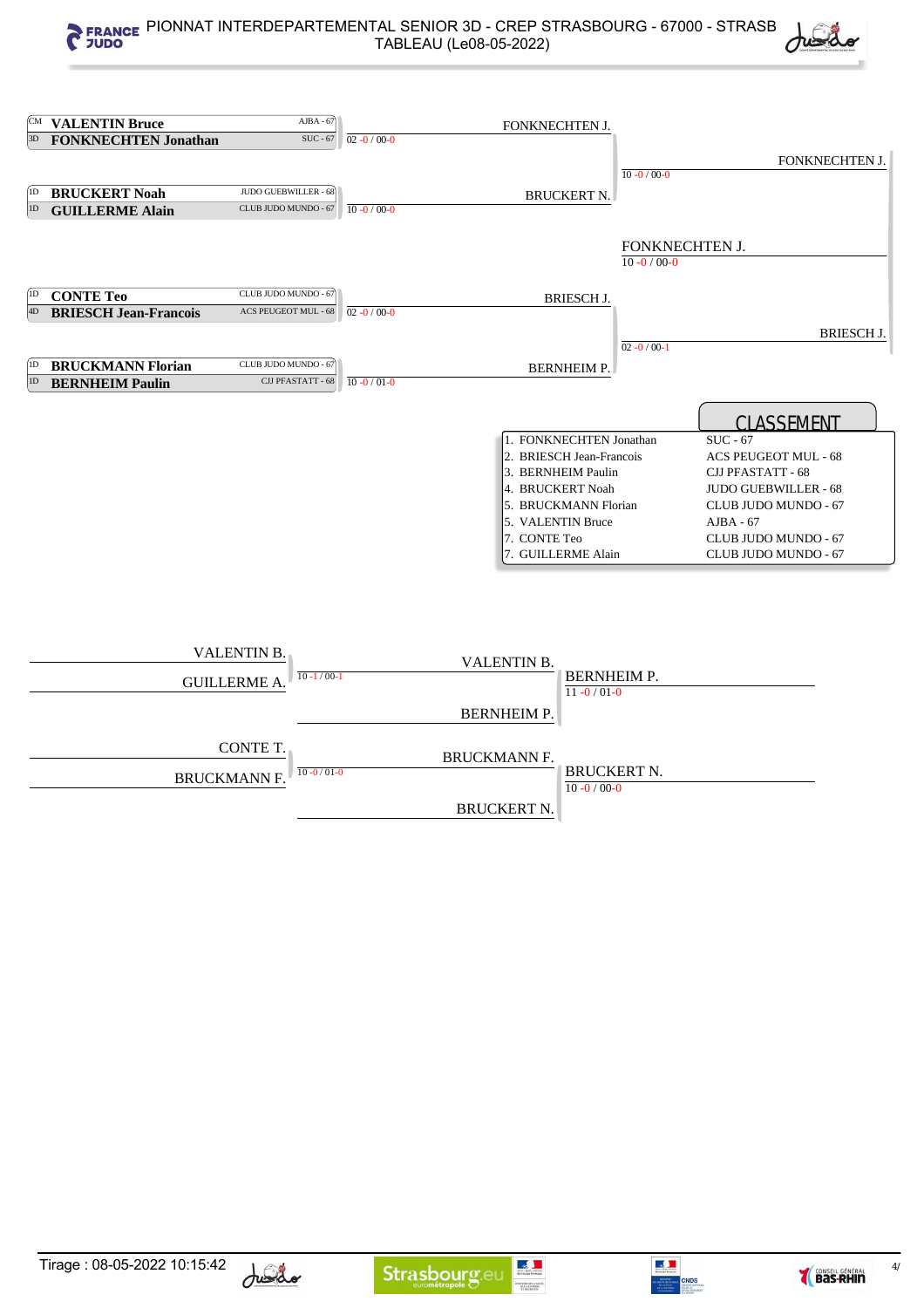

| 2 judokas.            |                      |          |   |                      | Tirage: 08-05-2022 10:16:26 |          |                |  |  |  |  |  |
|-----------------------|----------------------|----------|---|----------------------|-----------------------------|----------|----------------|--|--|--|--|--|
|                       | Poule 1 (90 kg)      |          |   | Tapis 2              |                             |          |                |  |  |  |  |  |
| NOM et Prénom         | Comite               | Grade    |   | 2                    | P<br>V                      | C        |                |  |  |  |  |  |
| <b>BERNARD Julien</b> | CLUB JUDO MUNDO - 67 | (1D) 1   |   | $02 - 0$<br>$00 - 1$ | 1                           | 10       |                |  |  |  |  |  |
| <b>HEYER Franck</b>   | JUDO CLUB ENSIS - 68 | $(CM)$ 2 | X |                      | $\Omega$                    | $\Omega$ | $\overline{2}$ |  |  |  |  |  |
| Ordre combats: 1-2    |                      |          |   |                      |                             |          |                |  |  |  |  |  |



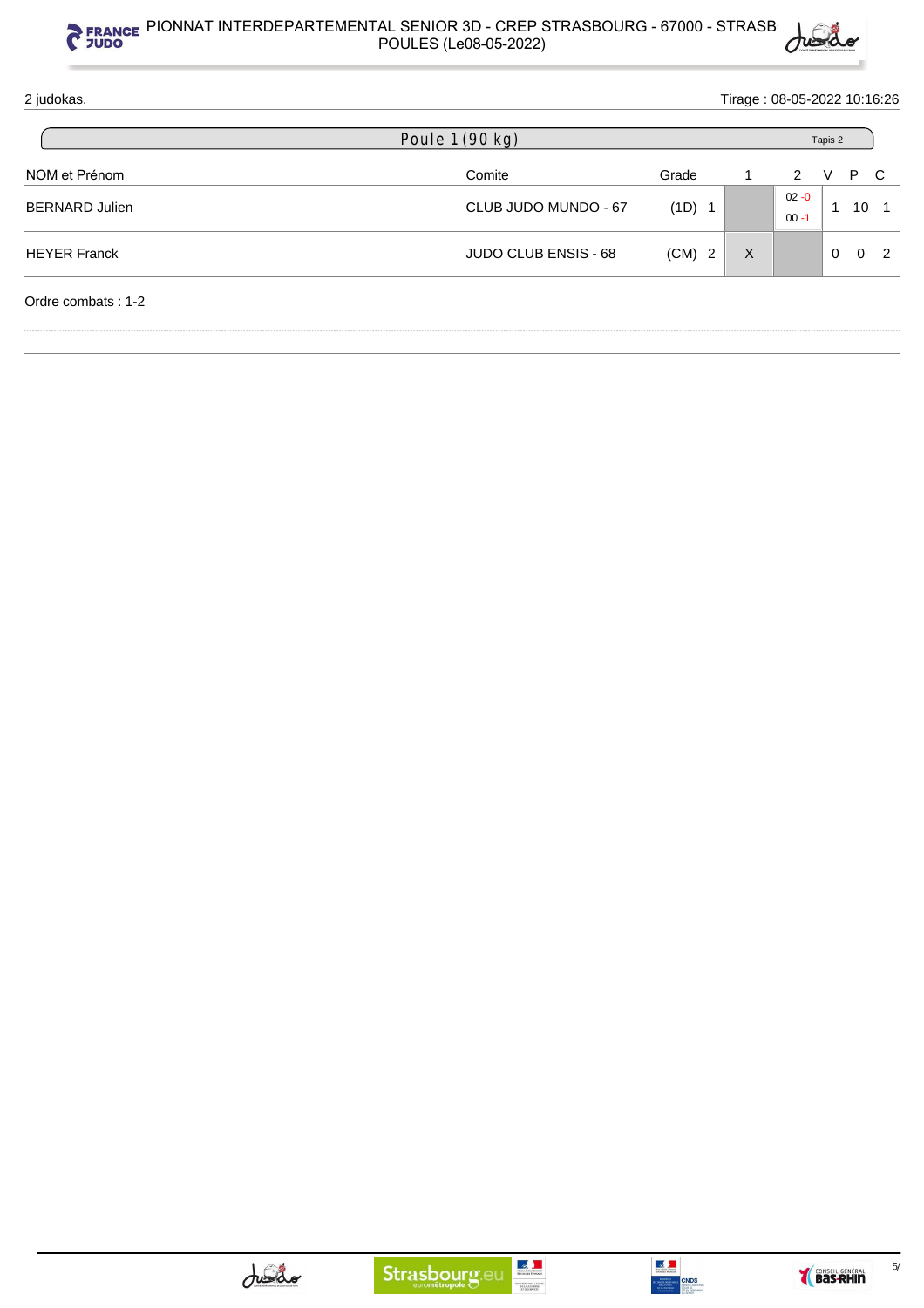

5 judokas. Tirage : 08-05-2022 10:19:10

| Poule 1 (100 kg)          |                      |          |          |         |                      |          |          | Tapis 4     |     |                 |  |
|---------------------------|----------------------|----------|----------|---------|----------------------|----------|----------|-------------|-----|-----------------|--|
| NOM et Prénom             | Comite               | Grade    | 1        | 2       | 3                    | 4        | 5        | V           | P C |                 |  |
| <b>IANNELLI Alexandre</b> | CTRE JUDO HERRL - 67 | (1D) 1   |          | X       | $11 - 0$<br>$00 - 1$ | X        | X        | 1           |     | 10 <sub>4</sub> |  |
| <b>GATEAU Raphael</b>     | AJBA - 67            | (1D) 2   | $10 - 0$ |         | $10 - 0$             | $01 - 0$ | $11 - 0$ | 4           |     | $31 \quad 1$    |  |
|                           |                      |          | $00 - 1$ |         | $00 - 0$             | $00 - 0$ | $00 - 1$ |             |     |                 |  |
| <b>NIEDERST Antoine</b>   | CAMDG - 67           | $(CM)$ 3 | $\sf X$  | $\sf X$ |                      | X        | X        | $\mathbf 0$ |     | 0 <sub>5</sub>  |  |
| <b>ZAIDELSON Mark</b>     | <b>SUC - 67</b>      | $(CB)$ 4 | $00 - 1$ | $\sf X$ | $02 - 0$             |          | $02 - 0$ | 3           |     |                 |  |
|                           |                      |          | $00 - 1$ |         | $00 - 0$             |          | $00 - 0$ |             |     | 20 2            |  |
| <b>VIVIER Damien</b>      | J.C.QUATZENHEIM - 67 | (2D) 5   | $02 - 0$ | $\sf X$ | $10 - 0$             | X        |          | 2           |     | 20 <sub>3</sub> |  |
|                           |                      |          | $00 - 0$ |         | $00 - 0$             |          |          |             |     |                 |  |